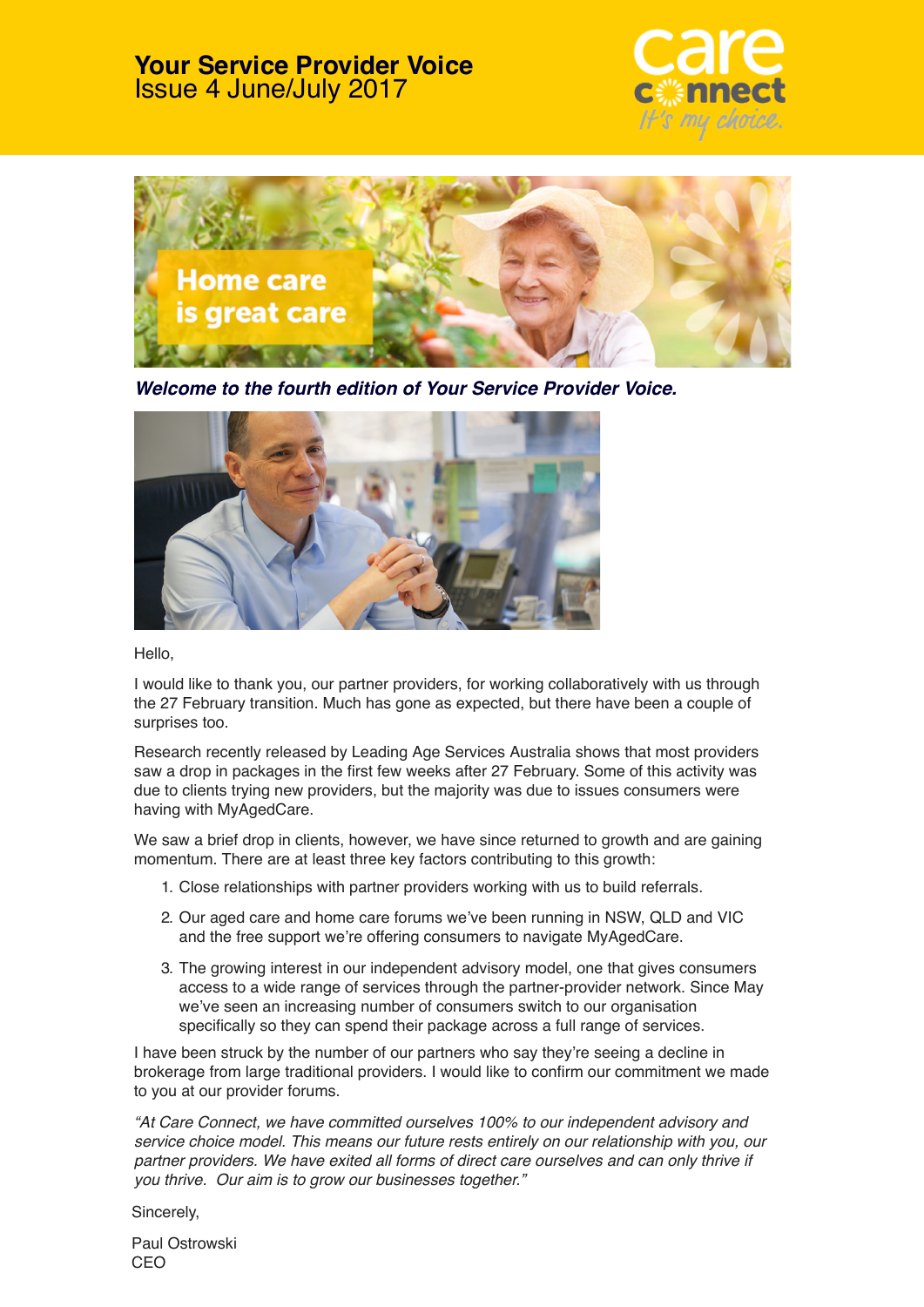## **Building awareness in the community**

We are heavily involved in community-related activities across NSW, QLD and VIC with the aim of building awareness of our services and growing our client base. These activities focus on building service volume required for our service provider network.

On 6 June 2017, we were a sponsor at the Community Care Business Technology and Innovation (CCBTI) conference at the Queensland University of Technology. The event was co-managed by Just Better Care Brisbane North and Community Resourcing. [Read more...](https://www.careconnect.org.au/building-awareness-in-the-community/)



Amanda McClelland and Peter Cubit at CCBTI 2017

### **Our new provider web page**

To assist in keeping you up-to-date we have created a provider page on our website: www[.careconnect.org.au/providers](http://www.careconnect.org.au/providers/)



The rollout of the Supplier Portal continues. We have conducted information sessions with mid-tier providers in Melbourne, Brisbane and Tweed Heads. Smaller scale and sole traders have been emailed with instructions and guidance on how to register, navigate and use the Supplier Portal.

At the time of publication, we have nearly 200 organisations registered and using the Supplier Portal to initiate the payment process[. Read more...](https://www.careconnect.org.au/supplier-portal/)